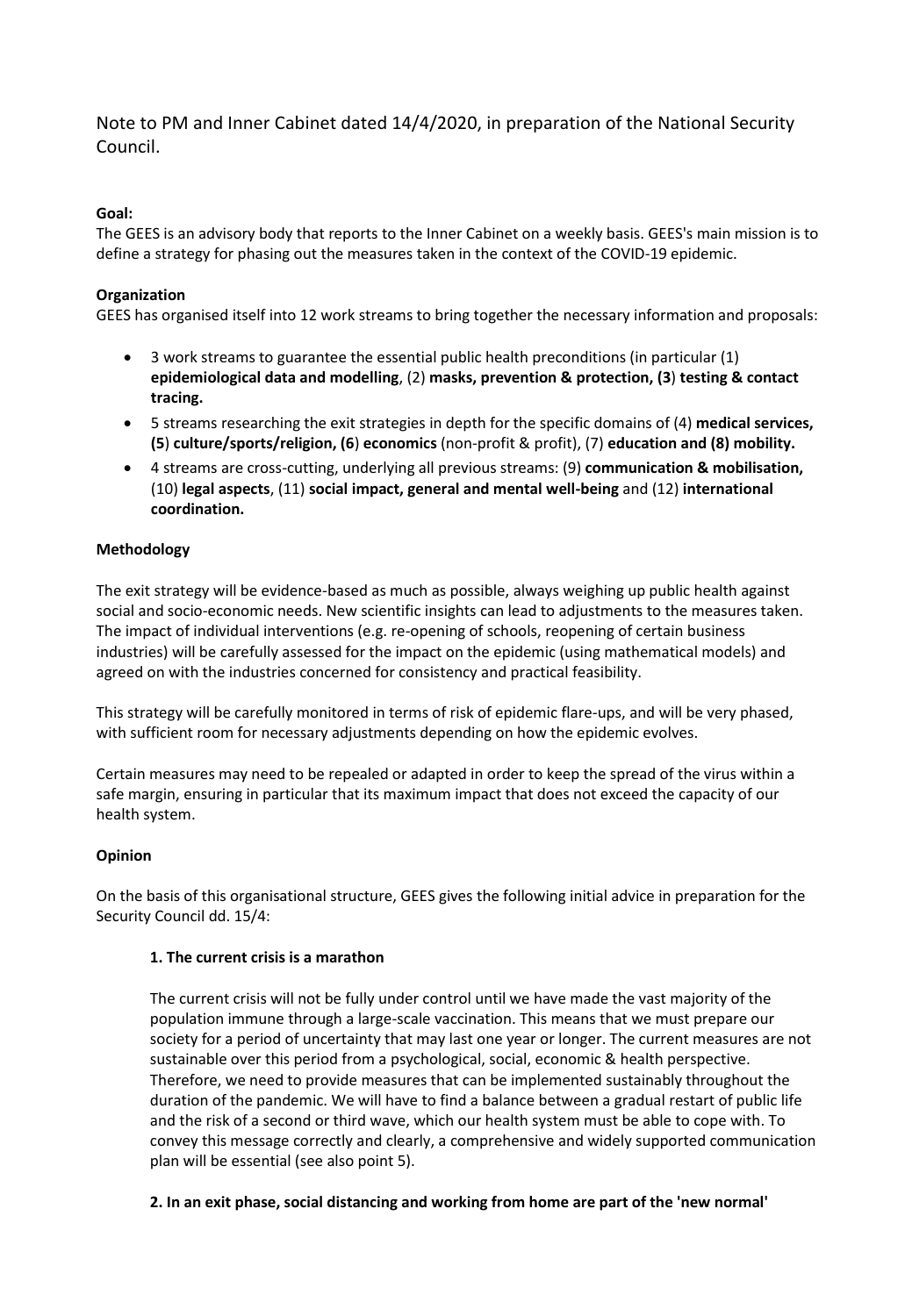The epidemiological situation on 14/4/2020 does not yet allow the measures taken to be phased out in a substantial way. The strategy to be presented at the end of April will be strongly influenced by the epidemiological trends of the next two weeks. The fact that the COVID-19 epidemic may last for more than one year further requires that some of these measures will be the 'new normal' rather than a temporary measure. In particular:

a. Social distancing measures (preferably referred to as 'safe distancing measures') should continue in full. A general call on people and employers to continue to respect these measures in the general interest is called for. Nevertheless, the GEES is aware of the efforts that this requires from the population, and of the great psychosocial needs that arise. The GEES therefore proposes to examine whether, for specific vulnerable groups where very many other needs are reported, e.g. single-parent families, newly constituted families, families with a family member residing in an institution, visits to family members in palliative faze,... mitigating measures can be devised at short notice to meet these needs (e.g. right to visit a residential care centre or institution provided protective clothing and mask are worn, hand hygiene is applied and visits are limited to always the same visitor).

**3.** GEES recommends that all companies and sectors should already be clearly advised to invest in sustainable solutions for working from home as GEES anticipates that this will continue to be necessary in the long term, even with a gradual exit plan. All implications of this measure for wellbeing at work, including gender issues and personal isolation, will have to be part of this reflection. The GEES also calls on governments and businesses to consider how to encourage sustainable local e-commerce in the short term.

### **4. The exit strategy is already being prepared thoroughly and will be gradual and phased**

In the scenario where relaxing the measures would be possible at the start of May, this must be implemented gradually and in phases (over a period of months) but must also be well prepared ahead of time (i.e. at least two weeks before the start of each phase). Therefore, the GEES has already started an intensive preparation process with the aim of formulating a gradual exit strategy by the end of April for the various business sectors, education, the medical sector and public transport. However, thorough preparation is essential before these measures can be taken. Different scenarios, based on certain risk factors (e.g. age, medical status, local epidemiology, etc.) as well as practical feasibility on the ground are considered when formulating the exit strategy. All scenarios will be discussed with the social partners of the different industries and coordinated (see point 4).

Specifically, the following plans are on the table, if this the epidemic's evolution allows for them:

o For all **B2B industries**, based on general guidelines to be laid down this week, guidelines will be developed next week for each industry, for companies to prepare themselves in a way that is safe for employees. Re-opening will be done in steps, possibly from the beginning of May.

Specific guidelines per sub-sector will also be agreed<sup>[2]</sup> for all **B2C industries**. For example, some subsectors such as hotels, restaurants and cafés will not be able to start up yet. Any step-by-step plan for the B2C sector will also be developed in the next 2.5 weeks.

- o For the **gradual restart of the elective medical procedures**, a similar gradual step-by-step plan will also be developed, with the caveat that this is only possible once the number of admitted and new COVID patients has been substantially reduced.
- o The industries of **tourism, sports and civil society associations** are likely to have to wait a longer period for a restart.
- o The most important **religions** in our country will look at when and how religious activities can be gradually restarted. Having a safe Ramadan (which will start at the end of April) is a special and urgent point of attention.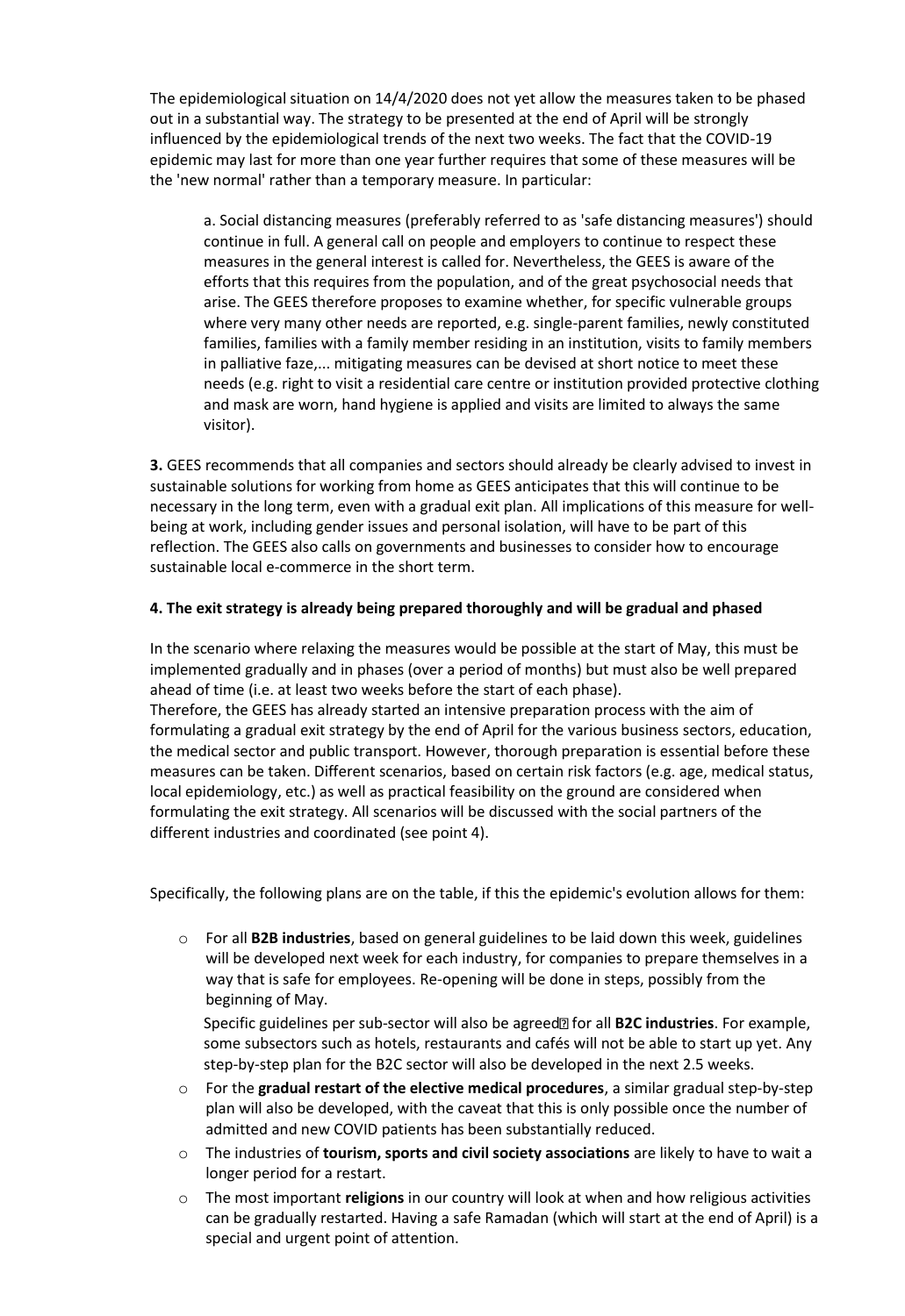o The **issue of schools** is important both for the well-being of young people and parents, but also to allow parents to resume work in a proper way. In view of the specific contact environment, a plan will also be developed for schools in the next 2 weeks and it will be considered, for example, to allow the younger school-age children to restart first. However, this still needs to be developed further and in detail with the key stakeholders. It should also be noted that several epidemiological models warn of a significant resurgence of infection when schools are reopened. This process will therefore have to be handled very carefully.

### **5. Input from the industries and consultation structures will be gathered in anticipation of the exit strategy**

Together with the relevant industries and consultation structures, the various working groups of GEES will examine the possibilities for restarting as input for the future restart. This input should be matched with modellers to determine the impact on the course of the epidemic. The result of this analysis will be the basis for informing a planned exit strategy. The general guidelines for protocols applicable to all industries will have to be co-ordinated this week, with the top priority of protecting the health and safety of employees and customers.

### **6. Need for a widely supported communication strategy**

Given the complex and layered message ('*it's not over yet, but we want to provide you with a perspective*'), a widely supported and sustained positive communication plan is essential. The message should be that there is no zero risk, and we as a society will have to evolve towards a culture of sensible risk management.

Wherever possible, a time perspective will be offered, but always subject to the condition that it must be sufficiently epidemiologically safe, e.g.:

- o In 10 days', time the GEES will present a rough outline of the structure for the exit strategy
- $\circ$  After 4 May, a first step in the exit strategy for the industries could be considered, provided that the epidemic and hospital occupancy figures allow for this and provided that the industry/industries concerned can meet the required measures and conditions
- $\circ$  After a minimum period of 2-4 weeks, a next step in the exit strategy could be considered, provided that strict monitoring in the community does not indicate alarming signs of flareups

#### 7. **GEES needs immediate and full access to (better) Sciensano data to prepare the exit**

For the crucial modelling and correct communication, the quality of the data and full access to the data and daily reports available at Sciensano is essential. Granular data is indeed essential to introduce the proper nuances when taking exit measures. The current access to and quality of this data is insufficient. The cooperation between GEES, relevant task forces and data providers (including Sciensano) requires an urgent intervention.

It is also essential that the entire population (in addition to the government and GEES) have access to clear and correct basic data, for example the daily number of admissions and deaths, broken down by age group, risk profile, disease severity. Access to these data should allow the population to follow and understand the exit strategy from an epidemiological point of view. At present, there is still a great deal of unnecessary confusion regarding the interpretation of the mortality figures.

## **8. Urgent development of testing and contact tracing capacity are essential building blocks for the exit strategy**

The development of sufficient testing capacity and solid structures for large-scale contact tracing is an important part of supporting and monitoring a safe exit strategy.